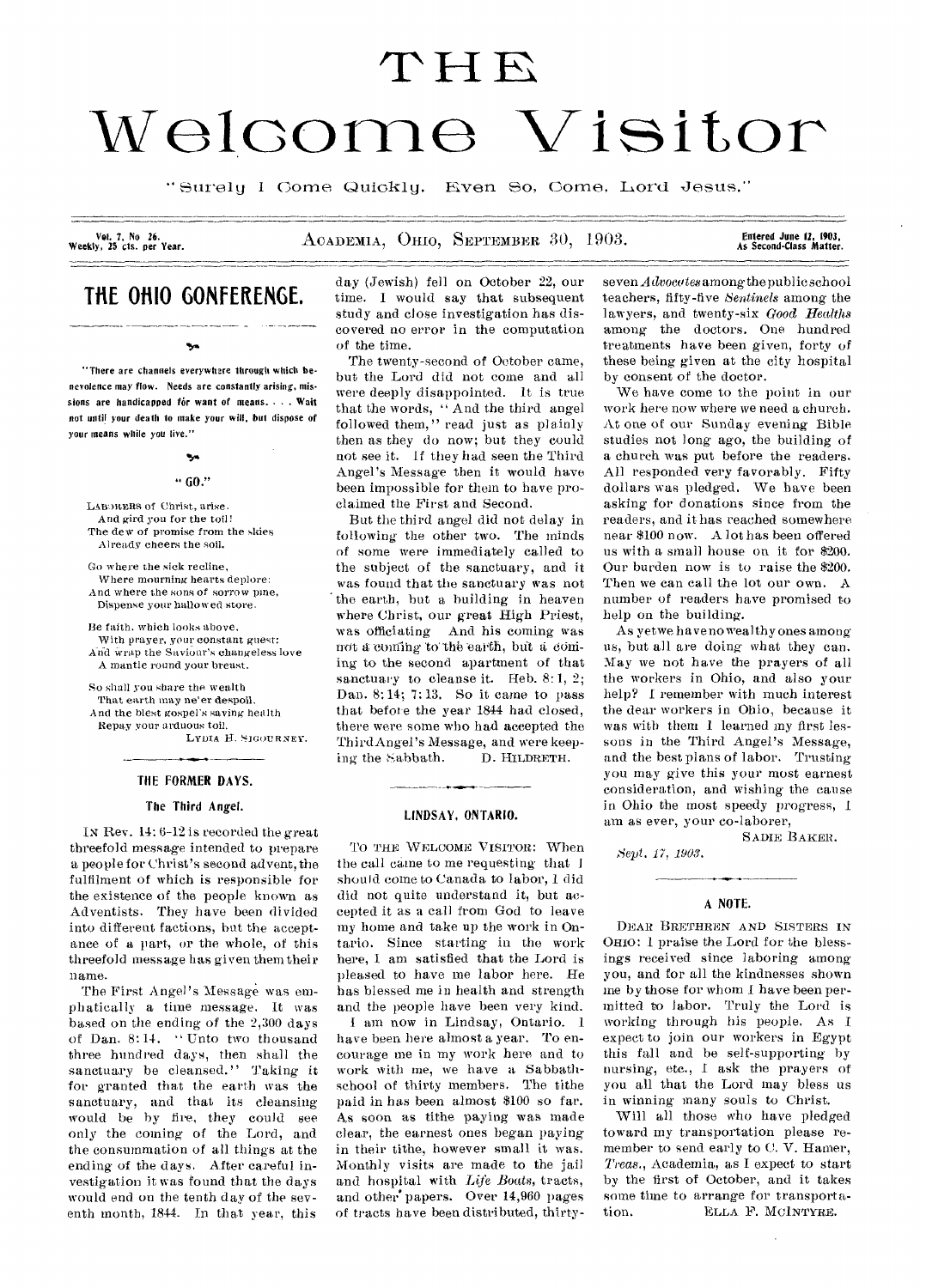# **FROM OUR WORKERS.**

# Adams Mills.

DEAR VISITOR READERS: We have been made to rejoice in our work at this place. The Lord has given a goodly company to hear the truth each evening, and our hearts are encouraged to see souls this early in the meeting taking their stand to keep holy the Sabbath of Jehovah. A cold wave has come and we will have to set up our stove, but we believe the honest in heart will continue to hunger for the truth. We are all of good courage and the Lord is blessing us in our work together.

B. L. HOUSE, F. M. FAIRCHILD.

# 'Toledo.

WELCOME VISITOR: We have had another blessed Sabbath and Sunday for the Toledo church. On Sunday afternoon, two dear souls ( adults) were baptized, one uniting with the Toledo church, and the other with the Clyde church.

The quarterly meeting at Toledo will be held October 3, and at Clyde, October 10 the Lord willing. I go to Walnut Grove to-morrow to be at a two-days' grove meeting. It was there Elder W. H. Saxby and I received the seal to our ministry in the conversion to the Message of more than two score of dear souls, and where I had the privilege of raising funds to build a good house of worship. I have not visited the dear friends there for years, and it will be an occasion of special interest to me, and I hope of profit to them. Elder E. J. Van Horn will be at the meeting, and the word that comes to me is that he is well and happy.<br>Sept. 26, 1903. D. E. LINDSEN

**D. E. LINDSEY.** 

# *Cygnet.*

DEAR WELCOME VISITOR: This writing finds us at Cygnet. We came to this place August 31, and commenced holding meetings. Our attendance is quite small, but those who do come give the best of attention to the word spoken. We are of good courage, and the Lord is giving us freedom in presenting his word.

Cygnet is the center of the oil field, and is a little town of about one thousand people. The church of Rome claims one half of its members. We have two sisters living here. They have been holding up the light of truth, and we are praying for strength from above to be able to bring others to a knowledge of the truth, so that God's name may be glorified and souls may be saved in this place.

Brother Bidwell has sold books to the amount of \$33.85. Brother J. 0. Young is with us doing good work, selling books and tracts. Will all the VISITOR readers remember us at the throne of Grace, and pray for the work at Cygnet ? Yours in the blessed hope, W. E. BIDWELL,

FRANCIS M. FAIRCHILD.

### Cincinnati.

WE are glad to report an increasing interest in the work in this place. Last Sabbath the church unanimously voted to rent one of the best halls in .the city for Sunday night meetings, at a cost of six dollars per night. We fully believe the time has arrived for us to step out by faith, and undertake large efforts to spread this Message.

The *Family Bible Teacher* is doing a good work. Already five souls are keeping the Sabbath largely as a result of this work. We will have the entire set of twenty-eight lessons out in less than three weeks. Any who would like a full set of these lessons may secure them by enclosing us ten cents in a letter; or, if you have any friends or relations to whom you wish\_ them sent, send us the name and address with ten cents for each party, and we will mail them for you direct.

Reports of the most encouraging kind are coming in from different States where the lessons are in use. We are now printing on an average eight thousand lessons per week. Yours in the Message,

> W. H. GRANGER, L. K. MORGAN.

### Waterford.

SABBATH, September 19, I enjoyed with the church at Waterford. It was a privilege much appreciated to greet again some of the Veterans of the cause in the Ohio Conference. I was also pleased to see new faces in the congregation, some who have recently cast their lot to go with us to the kingdom.

Brother George Bisel, the present elder of the church, was the first Sabbath keeper in the neighborhood where the church is located. The organization is one of the oldest in the State. Brother Bisel's faith in the Message has been tested at different times, and in various ways; but he remains a pillar in the church, and holds the respect of all the brethren. God grant that *we* who have connected with the work in later years may never be guilty of withholding from the dear old pioneers the measure of sympathy and respect which they justly deserve at our hands.

We hope that circumstances will soon change so that Sisters Ella M. Talmage and Ida Iles may again be actively engaged in the heralding of the closing Message, although their presence and assistance is greatly prized by the home church.

May the Lord bless this company of believers and continue to add to their number such as should be saved.

• -•••••`-•

# H. H. BURKHOLDER.

# Rows.

WELCOME VISITOR READERS: We reached this village with our personal effects on September 2. The next day we hauled the tents from the station and began the work of settling. The Lord favored us with a very nice location. We are so situated that we can be seen from a distance in almost any direction. Besides our favorable location, we have received a favorable mention in the Ashland County paper, so you can see that many may know of our being here.

After giving the matter due attention, we decided to announce our first meeting for Sunday evening, September 6. To our surprise many thought we meant " our Sunday," and so came one night earlier than we had expected. Brother Kirkendall gave a talk and laid foundation for future talks by showing that we have a special mes-Sage for this time. We have had from one hundred to three hundred in attendance at every service. A goodly number have not missed a night. Many have said, " I wish to get all the truth you have."

We are *sure* that souls will be in the kingdom of God as a result of this meeting. To-night we begin the Sabbath question. Pray for us that God's blessing may be given in an especial manner, as these testing truths are presented. M. C. KIRKENDALL,

J. 0. MILLER, H. H. VOTAW.  $\ddot{\phantom{0}}$ 

Excello.

WE desire to send in a report of the work at this place. The meetings have been in progress about ten days, and we never had a better interest. There is a large. attendance every night, and good attention. It seems that we are here at the proper time. Most of the people are dissatisfied with what has been offered them as religious teaching in the past. And now these truths that the Lord is offering them seem to satisfy their long felt want. We hope they will find joy not only in hearing them, but also in doing them.

There are only a few commandment keepers around here, but they have cast a good influence for the truth.

Sunday the tent was full and many stood outside; perhaps three hundred being present. It was almost the same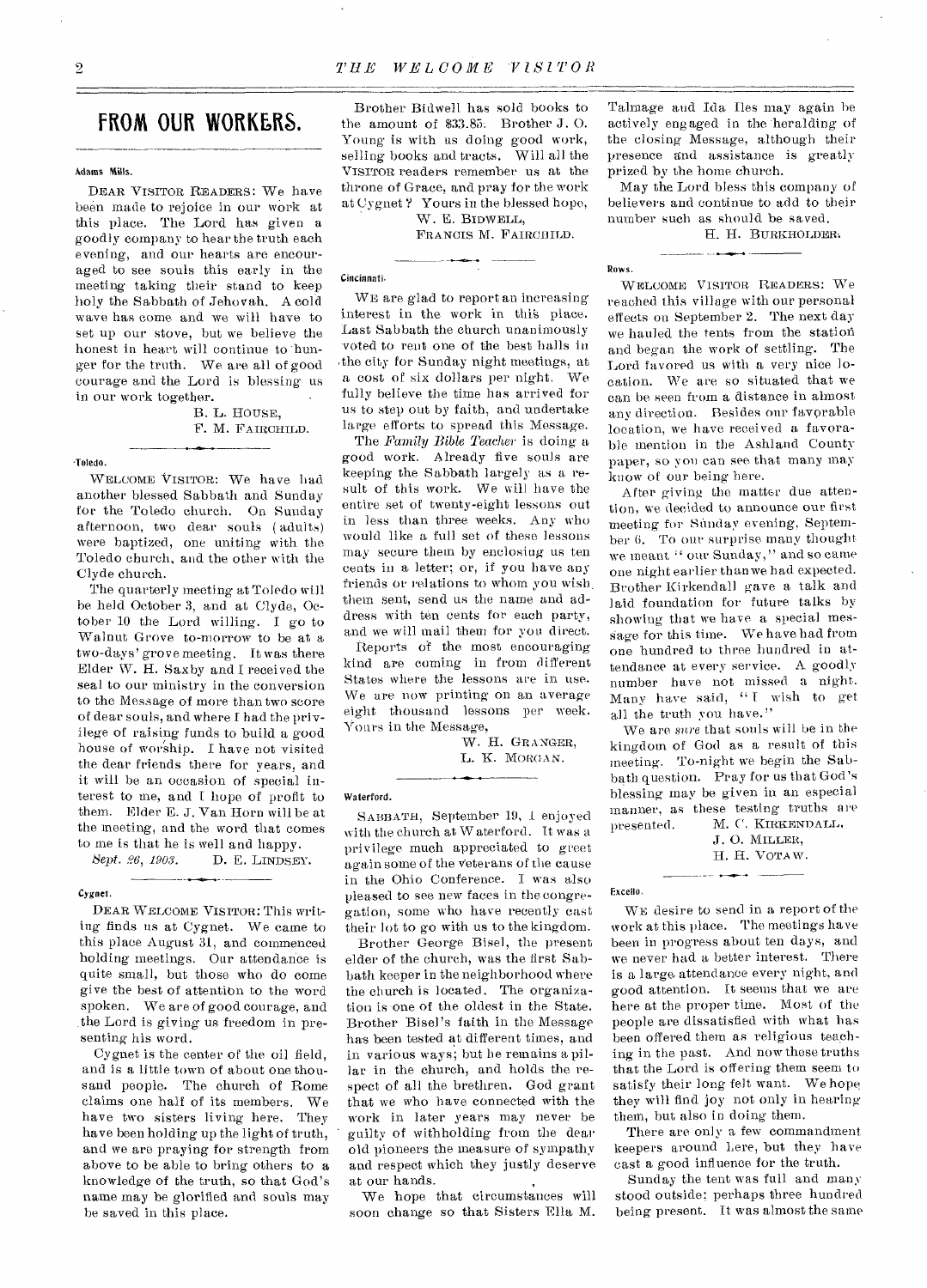on Monday night. This has been considered a wicked place, because of so much drinking. But the hearts of some of that class are-being touched. We rejoice to see the Spirit of God working on the hearts of many who have never been to meeting for years, We are of good courage in the Lord. JAS. H. SMITH and C. T. REDFIELD.

# Academia.

THE last two Sabbaths have been of special interest to the church here. The work and progress of the Third Angel's Message is becoming very real as members of our church, of our school, of our own families, are called to devote their lives to the giving of the truth of the soon coming kingdom to people in heathen lands. Special services were held Sabbath, September 26, in the Academy chapel, in which Conference officers, Academy teachers and students, church officers and people, participated. All felt a special interest in the sending of Dr. H. W. Miller and wife to China, because of former associations and relations. The quickening work of the Lord's Spirit was present, for which we praise his name.

### Louisiana.

According to the recommendation of the late conference at Academia, advising me to labor in the State of Louisiana, I left Ohio September 7, for Shreveport. This is the same city left on going to Ohio two years ago.

The brethren of the Shreveport church were anxiously waiting my return, and spared no effort to show an appreciation of our presence. After a few days' meeting with this company, and renewing of acquaintances, I visited the church at Mansfield. Here a company of about a dozen sisters, by zealous perseverence, has just about completed a very neat little church. They need about two hundred dollars yet to finish it. It Will then make a most valuable monument of truth in this section, being the first Seventhday Adventist church in northern Louisiana.

The people are now in the midst of cotton harvest. As the principle product of this part of the State is cotton, to one accustomed to our northern harvests a very interesting scene is presented. The days are hot but the nights are very cool.

Souls seem hungering for the truth, and we hope to do much in this needy field for the Master. I shall be glad to report more of interest as we become more thoroughly organized in our efforts. Sincerely yours in the hope of the promise,

C. A.: WATKINS.

# **EDUGRTIONRID.**

# **YOUR BOY.**

- Nor all the treasures of wealth and grace, Were they down before you cast,
- Would you take for one smile of your darling's face,
- Did you know it would be the last.
- Nor all the gems of the richest mart,
- The treasures of sea or shore, Would buy one throb of that loving heart,
- Did you know it would beat no more.
- Perhaps the day may sometime come,
- When your boy is lying low. And you, in a saddened, empty *home,*
- To your duties, listless go. Ah, how will it soothe the weary mind,
- And sof ten your grief and woe,
- To think you have trained for a home in heaven,

The dear one resting low.

You would think as you stand by his ridge or clay,

# How your boy was tenderly reared,

With loving care you sent him away, To a school where God is feared.

Oh gentle parents, do as you ought,

While your child to you is given;

And see that your loving boy is taught, In a school that tells of heaven. L. I). Santee, in Illinois Recorder.

SCHOOL work at the Academy is now fully organized and progressing nicely. Something over a hundred are carrying regular work, and a general disposition to improve the time is everywhere to be noted. The usual missionary and improvement societies have reorganized, and plans are being laid for effective work during the winter.

## **FROM THE CHURCH SCHOOLS.**

UP to the present time, six church schools have reported as having opened their doors for another year's work, and we are very much pleased with the encouraging words that are coming. All seem to be of good courage and are looking for much of the blessing of God to attend the work of educating the little folk to have a love for the "Message" and to consecrate their young lives to the Master's service.

At the present writing there are over one hundred children enrolled in the various schools throughout the State. What an army this will make for the Saviour if they all grow up to be men and women in Christ Jesus, and what a vast amount of good they can accomplish by way of brightening the lives of those around them ! What an army of little burden bearers, and how many hearts can be made glad by their loving, willing service !

Let us as teachers fully sense our responsibility and work for them with a genuine love in our hearts to see them develop into noble burden-bearing youth, and let us, as parents and church members who are interested in the spread of the gospel, stand squarely by the teachers and school boards. And let us all go forward laboring joyfully and perseveringly for the Lord, ever remembering that in union there is, strength; and that the larger the body of united workers, the more rapidly will the work go, and the sooner will we be through with this earth and be ushered into that broader life where all will be happiness, joy, and peace, and where we can go on developing throughout eternity.

Shall we not all pray earnestly that these lambs of the fold shall receive this year more than they ever have before along the line of true Christian training ?

CIIAS. E. WELCH, *Ed.* See.

# Lagrange.

OUR school opened Monday, September 14, with an attendance of fourteen which has since increased to twenty-six, whose ages range from eight to sixteen years. We are enjoying our work very much and feel that it has started in accordance with the Lord's will. The interest is good and it is a pleasure to see the willingness, with which each one takes up the work assigned.

Some in the church felt impressed that there was a need Of more practical missionary work, more earnest effort to spread the gospel and bring souls to Christ. So after missionary meeing 'Sabbath evening, a company . assembled on the public square. Soul stiring songs were\_ sung, and after God's blessing was asked upon, the meeting, words were spoken which should have sent the arrow of conviction home to many hearts. After a few more of our beautiful hymns, we dispersed, feeling that, even though we had brought the wrath of Satan upon our heads, we could bear the persecution, if only one soul were helped. The general sentiment is good, however, and we believe the Lord is with us in this line of work. Let us not stand back in dread of persecution, it must come. May we all rally, and no longer delay the glorious appearing of our Lord.

> Rouse ye, Christian workers, lie ye up and doing ! Shall the Master's kingdom, Suffer at your hands? There are true souls waiting-- Walting for your wooing. Go ye forth and win them, Christ, the Lord, commands. C. RUTH SWEET.

OUR schools need your support.